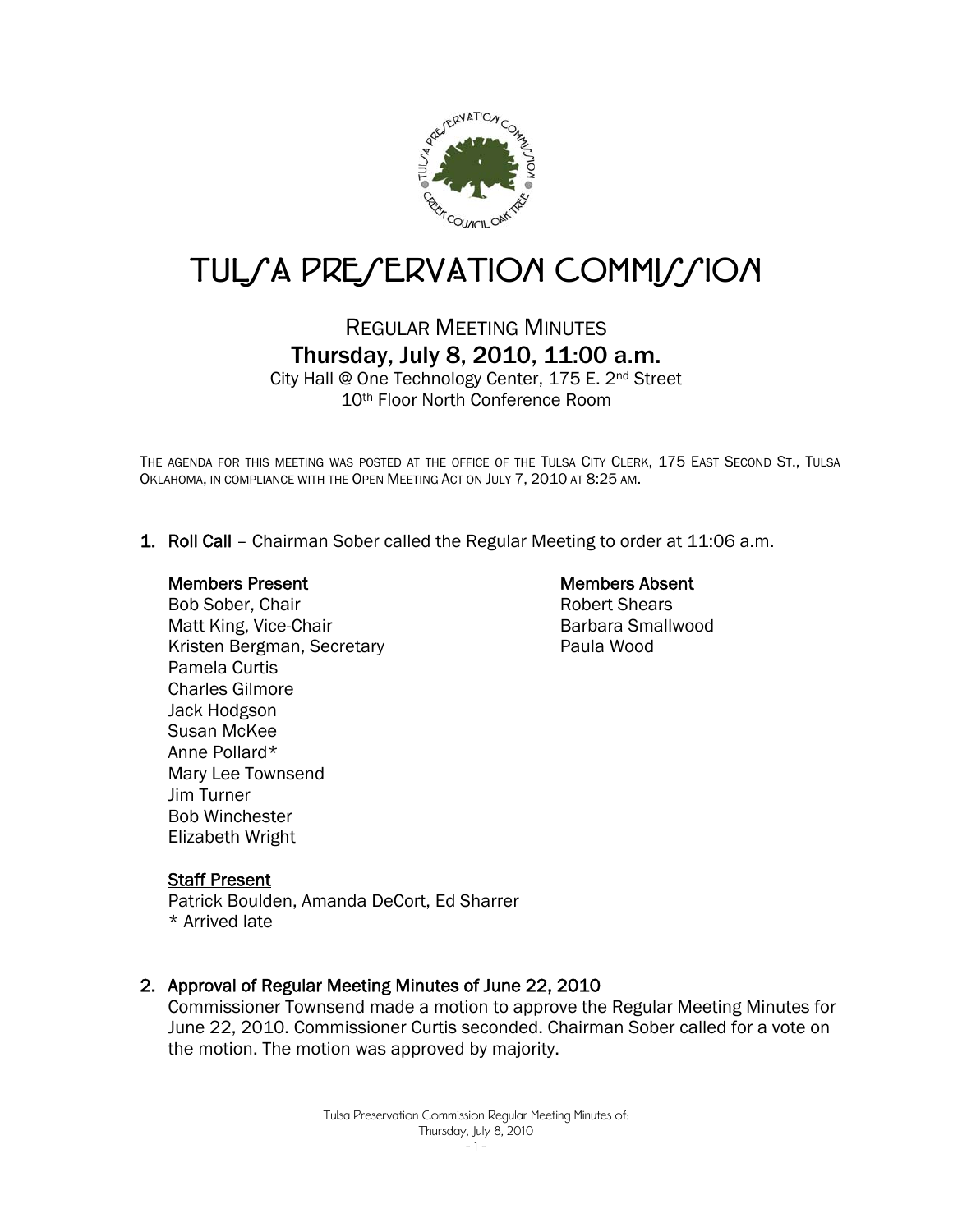# In Favor

1. Bergman

- 2. Curtis
- 3. Gilmore
- 4. Hodgson
- 5. King
- 6. McKee
- 7. Sober
- 8. Townsend
- 9. Winchester
- 10. Wright

# 3. Committee Reports

## A. Historic Preservation Committee

# i. Announcement of Conflict of Interest

Opposed None

No one responded to having a conflict of interest with any of the proposals on the agenda.

## ii. Applications for Certificate of Appropriateness

1. 1522 S. Victor Avenue (Yorktown) Applicant: Chris Bumgarner

Request: Demolition of house on lot.

Mr. Sharrer presented Mr. Bumgarner's Certificate of Appropriateness application to the Commission and read the applicable guidelines for demolition for this district. Mr. Bumgarner was not present to answer questions. Commissioner King made a motion to deem the application incomplete due to a lack of information provided regarding the feasibility of repairing the structure. Commissioner Turner seconded the motion. Chairman Sober asked for a vote on the motion.

> **Abstaining** None

## Vote: 1522 S. Victor Avenue | Chris Bumgarner

| $\overline{\phantom{a}}$<br>Ш | ., | ιvο<br>ır |  |
|-------------------------------|----|-----------|--|
|                               |    |           |  |

1. Curtis 2. Gilmore

2. Pollard

**Opposed** 1. Bergman

3. Winchester

- 3. Hodgson
- 4. King
- 5. McKee
- 6. Sober
- 7. Townsend
- 8. Turner
- 9. Wright

The motion was Approved by Majority by members present and voting.

### Thursday, July 8, 2010 - 2 -

Tulsa Preservation Commission Regular Meeting Minutes of:

Abstaining 1. Turner

Not Present 1. Pollard

Not Present

None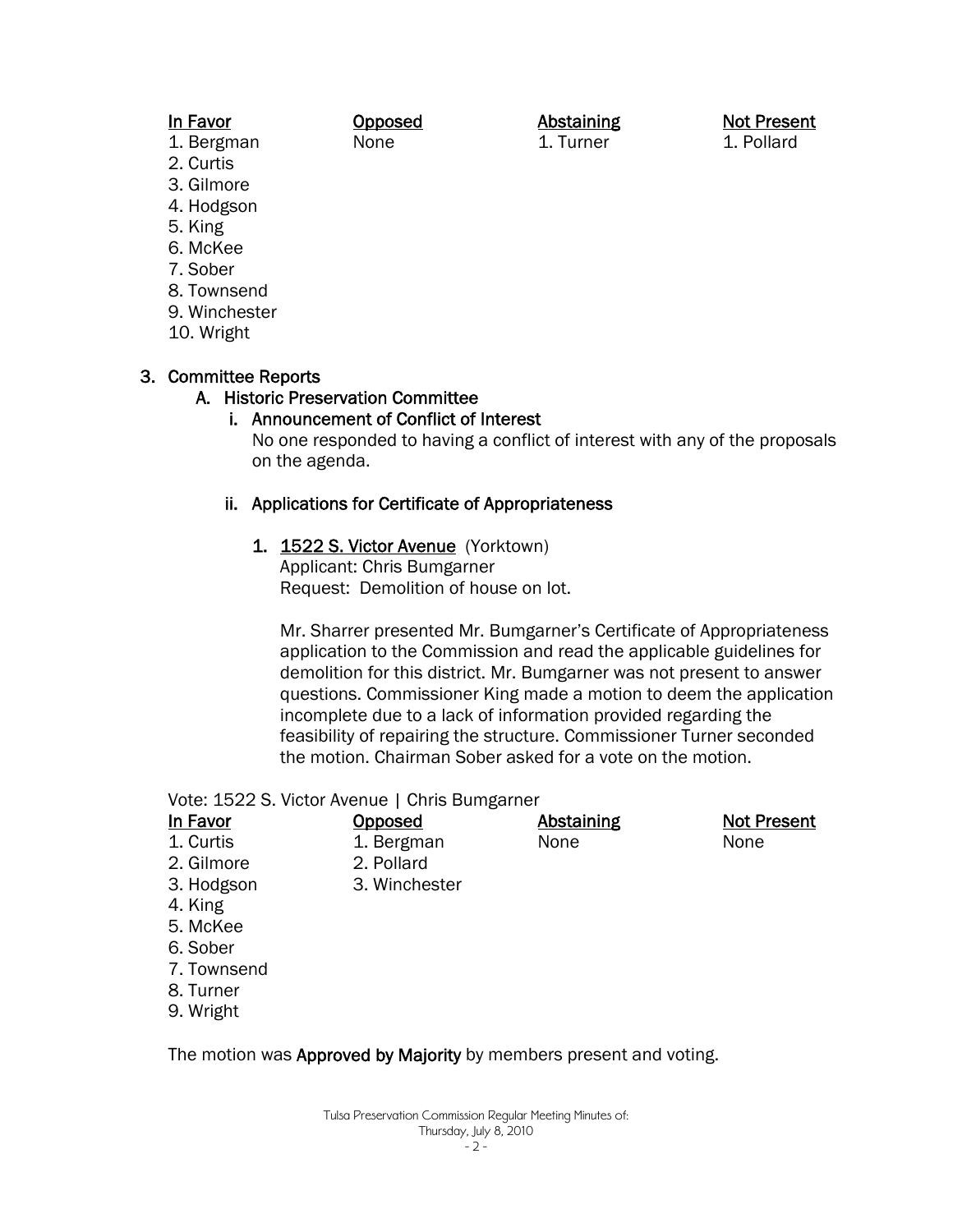# 2. 1721 E. 16th Street (Yorktown)

Applicant: Chris Bumgarner Request: Demolition of house on lot.

Mr. Sharrer presented Mr. Bumgarner's Certificate of Appropriateness application to the Commission and read the applicable guidelines for demolition for this district. Mr. Bumgarner was not present to answer questions. Commissioner King made a motion to deem the application incomplete due to a lack of information provided regarding the feasibility of repairing the structure. Commissioner Wright seconded the motion. Chairman Sober asked for a vote on the motion.

Vote: 1721 E. 16<sup>th</sup> Street | Chris Bumgarner

| In Favor       | Opposed | <b>Abstaining</b> | <b>Not Present</b> |
|----------------|---------|-------------------|--------------------|
| 1. Bergman     | None    | None              | None               |
| 2. Curtis      |         |                   |                    |
| 3. Gilmore     |         |                   |                    |
| 4. Hodgson     |         |                   |                    |
| 5. King        |         |                   |                    |
| 6. McKee       |         |                   |                    |
| 7. Pollard     |         |                   |                    |
| 8. Sober       |         |                   |                    |
| 9. Townsend    |         |                   |                    |
| 10. Turner     |         |                   |                    |
| 11. Winchester |         |                   |                    |
|                |         |                   |                    |

12. Wright

The motion was Approved Unanimously by members present and voting.

# B. Rules and Regulations Committee

Commissioner Gilmore requested Mr. Boulden's help in better defining "noncontributing" structures in the ordinance and/or Rules & Regulations to assist the Commission in cases involving demolition. He also asked Mr. Boulden to provide advice on the process the Commission would have to follow to update the design guidelines for the neighborhoods.

# C. Outreach Committee

Commissioner Bergman announced that the next Outreach Committee Meeting would be Thursday, July 15 at 11:30am at Elote. The topics of discussion will be updating the Outreach Plan and the proposed Trolley Tour in September. In addition, she noted that Tulsa's Casa Loma Hotel was featured in the most recent issue of *Preservation* magazine.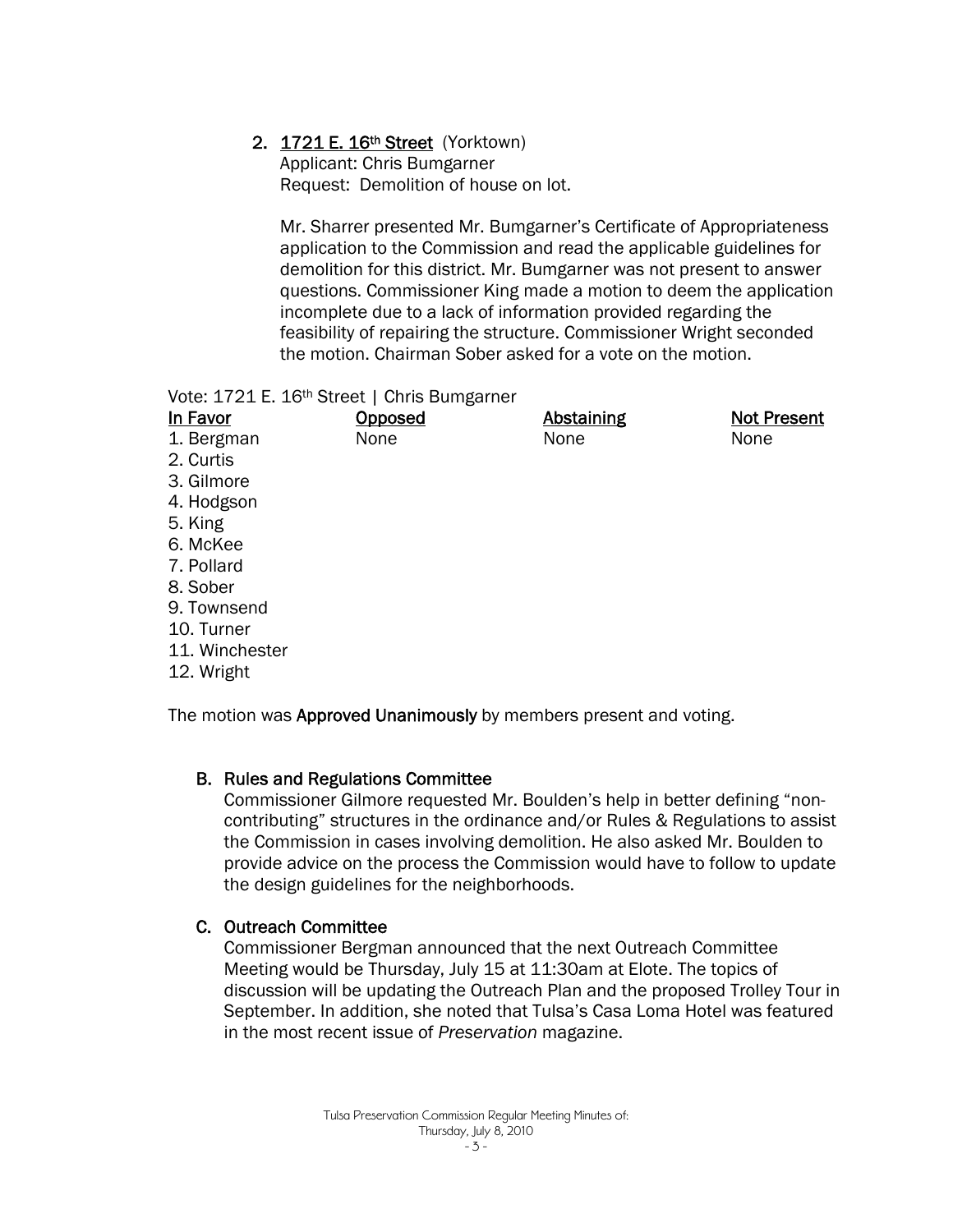# D. Implementation Committee

No report.

# E. Enforcement Committee

Commissioner King reported that his inquiries with City officials and staff have determined that obtaining demolition permits is incredibly easy. An applicant only needs to cap the utilities and prove they are using a licensed contractor. The demolition permit fee is negligible and does not take into consideration any environmental concerns.

King also reported the discussion between committee members on how to better inform residents that they are in an HP zoning area. Ideas include writing letters to the listed realtor of properties for sale to alert them of the zoning requirements, stressing the positive impact on neighborhood stability and property values.

# 4. Chair Report

Chairman Sober reported that the Tulsa Metropolitan Area Planning Commission officially adopted the PLANiTULSA Comprehensive Plan at its most recent meeting. The plan will be forwarded to the City Council for approval, which could occur as early as the end of July or the first part of August.

# 5. Absence Report

Commissioner Winchester made a motion to excuse the absence of Commissioner Turner from the June 22<sup>nd</sup> meeting. Commissioner King seconded the motion. Chairman Sober asked for a vote on the motion.

| In Favor       | <u>Opposed</u> | <b>Abstaining</b> | <b>Not Present</b> |
|----------------|----------------|-------------------|--------------------|
| 1. Bergman     | None           | 1. Turner         | None               |
| 2. Curtis      |                |                   |                    |
| 3. Gilmore     |                |                   |                    |
| 4. Hodgson     |                |                   |                    |
| 5. King        |                |                   |                    |
| 6. McKee       |                |                   |                    |
| 7. Pollard     |                |                   |                    |
| 8. Sober       |                |                   |                    |
| 9. Townsend    |                |                   |                    |
| 10. Winchester |                |                   |                    |
| 11. Wright     |                |                   |                    |

The motion was Approved by Majority by members present and voting.